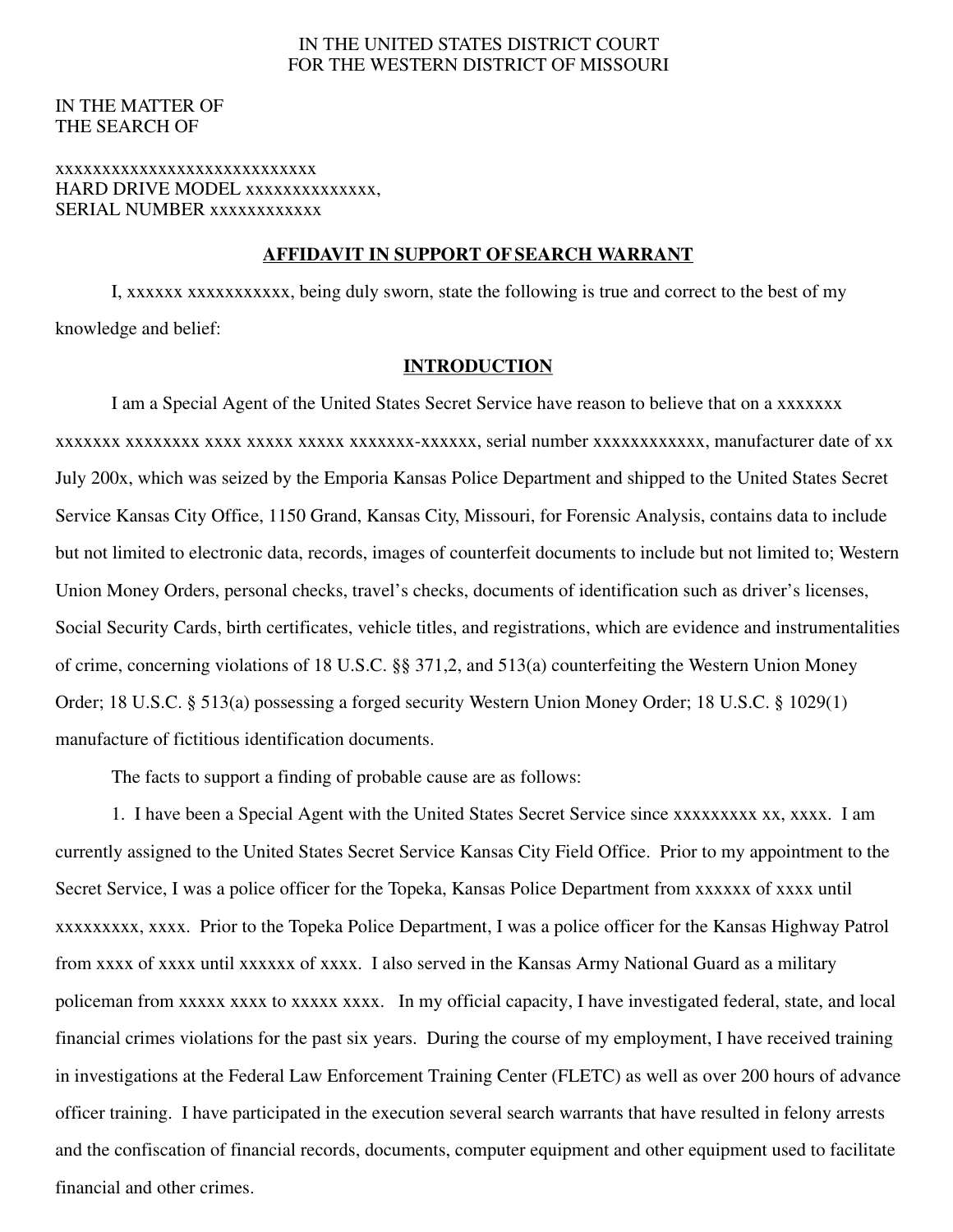2. This affidavit contains information necessary to support probable cause for this application. It is not intended to include every fact or matter observed by me or known by law enforcement. The information provided is based on my personal knowledge and observations during the course of this investigation, information conveyed to me by other law enforcement officials, and my review of records, documents, and other physical evidence obtained during this investigation.

3. I have reason to believe that the xxxxxxx xxxxxxx xxxxxxxx xxxxxxxxxx xxxxx xxxxxxx-xxxxxx, serial number xxxxxxxxxxxxxxx, manufacturer date of xx July 200x, which was seized by the Emporia Kansas Police Department and shipped to the United States Secret Service Kansas City Office, 1150 Grand, Kansas City, Missouri, for Forensic Analysis, contains data to include but not limited to electronic data, records, images of counterfeit documents to include but not limited to; Western Union Money Orders, personal checks, traveler's checks, documents of identification such as driver's licenses, Social Security Cards, birth certificates, vehicle titles, and registrations, which are evidence and instrumentalities of crime, concerning violations of 18 U.S.C. §§ 371,2, and 513(a) counterfeiting the Western Union Money Order; 18 U.S.C. § 513(a) possessing a forged security Western Union Money Order; 18 U.S.C. § 1029(1) manufacture of fictitious identification documents.

# **FACTUAL BACKGROUND**

### **THE SEARCH AND SEIZURE**

12. Based on the foregoing facts, and the training and experience of myself and others involved in this investigation with whom I have conferred, there is probable cause that the xxxxxxx xxxxxxxx xxxxxxx xxxx xxxxx xxxxx xxxxxxx-xxxxxxx, serial number xxxxxxxxxxxxx contains data concerning the counterfeiting of Western Union Money Orders and identification documents previously mentioned. As such, the data is considered as both an instrumentality and evidence of the violations designated.

13. The term "data concerning the counterfeiting of Western Union Money Orders" includes all of the foregoing items of evidence in whatever form and by whatever means such as

records, documents, or materials, their drafts, or their modifications may have been created or stored, included any photographic form; any electrical, electronic, or magnetic form.

14. Data analysts may use several different techniques to search electronic data for evidence or instrumentalities of crime. These include, but are not limited to the following: examining file directories and subdirectories for the lists of files they contain;